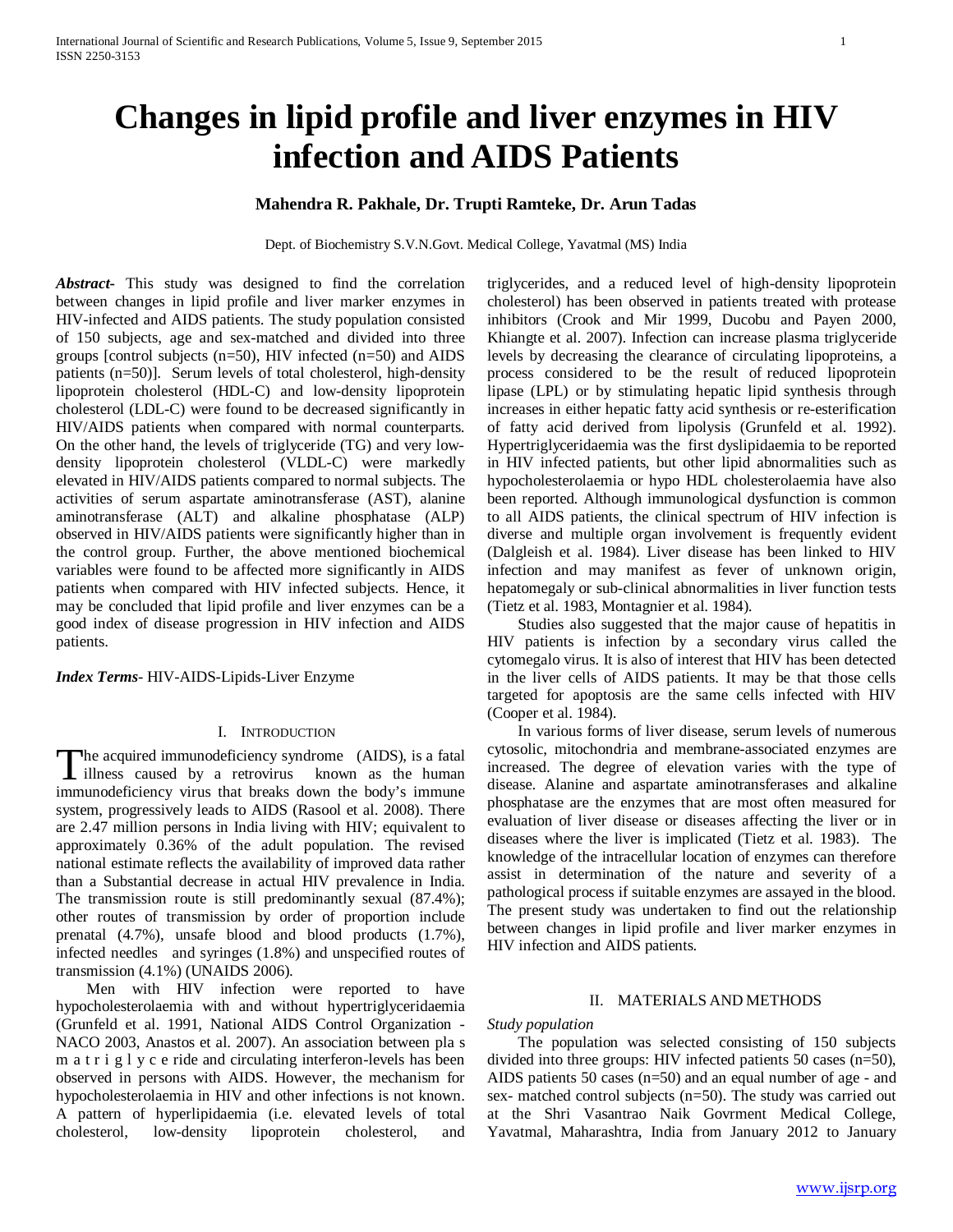2014. For diagnosis and confirmation of HIV infection, we followed the National AIDS Control Organization (NACO) recommendations for HIV testing (NACO 2003). All the patients were subjected to detailed history taking and clinical examination. The informed consent of the patients was obtained before testing.

#### *Biochemical investigation*

 Fasting blood glucose, serum total cholesterol, triglyceride, HDL, LDL and serum enzymes (AST, ALT and ALP) were estimated by a fully automated clinical chemistry analyzer (240 Nano Lab Trivitron). VLDL cholesterol was calculated by the Friedewald equation.

## *Statistical analysis*

All data were expressed as mean  $\pm$  SD. The statistical significance was evaluated by student 't' test (two-tailed). A p value of <0.05 was considered statistically significant. Statistical analyses were performed using the Statistical Package for the Social Sciences (SPSS Cary, NC, USA) version 10.0.

## III. RESULTS

 Information about the investigated characteristics is shown in Table 1. The mean age limit was  $36 \pm 9$  in AIDS patients,  $32 \pm 1$ 5 in HIV infected patients and  $30 \pm 6$  in control subjects. The decreased body mass index in AIDS patients  $(25 \pm 5.3 \text{ kg/m}^2)$ compared with HIV infected patients  $(29 \pm 6.2 \text{ kg/m}^2)$  and control subjects  $(34 \pm 6.2 \text{ kg/m}^2)$  were statistically significant. There was an increased number of hypertension sufferers and smokers observed in AIDS patients compared with HIV infection and control subjects. Diabetic participants were defined as those with a fasting blood glucose concentration >120 mg/dl.

 The plasma concentrations of lipids (total cholesterol, triglyceride, HDL, LDL and VLDL) and serum enzymes (AST, ALT and ALP) in control and HIV infected and AIDS patients are depicted in Table 2. The levels of total cholesterol, HDL and LDL were significantly decreased, while the level of triglyceride and VLDL were significantly increased in AIDS patients when compared to HIV infected patients and normal subjects, but the levels of VLDL in the HIV infected patients and control subjects did not differ significantly. The activities of serum liver marker enzymes observed in AIDS patients significantly increased in the HIV infection patients and control subjects, The above biochemical variables were found to be altered more significantly in AIDS patients when compare with HIV infected subjects.

#### IV. DISCUSSION

 The present study showed that the lipid profile was altered in HIV infected and AIDS patients. Alteration in the lipid profile occurred even during the early stages of HIV infection and more so as the disease progressed. Of the total 50 cases, 46 (92%) were classified as having AIDS according to Clinical Case Definition of AIDS. This high number of AIDS cases and the fact that there were no patients in the clinical stage in our study could be due to the fact that patients with HIV infection seek hospital admission only in the late clinical stages when they have opportunistic infections (NACO 2003).

 Previous studies have demonstrated that patients with AIDS exhibit highly abnormal total lipid concentrations in plasma (Mullamitha and Pazare 1999). A few authors have determined the levels of plasma triglycerides, total cholesterol and HDL cholesterol in HIV infected individuals by the level of immunological deficiency according to they also came to the same conclusion: with an increase of immunological deficiency and clinical development of HIV infection, lipid profile disorders – indicated by an increase in triglyceride level and decreased concentrations of HDL cholesterol – also intensified (Rogowska-Szadkowska and Borzuchowska 1999, Ducobu and Payen 2000). Consistent with earlier reports, our study also showed similar findings in which the decrease due to disease progression was accompanied by a decrease in total cholesterol, HDL and LDL, and an increase in triglyceride and VLDL levels.

 Our findings are also consistent with reports from Ducobu and Payen (2000), who stated that HIV infection induced an early decrease of cholesterol and a late increase of triglyceride with a reduction of HDL. Reported that patients with AIDS had increased levels of LDL cholesterol, which contradicted our findings. Shor Posner et al. (1995)

 Reported similar findings in which they showed significantly low levels of total cholesterol, HDL and LDL in HIV infected patients, and about 40% of the HIV-infected subjects were demonstrated hypocholesterolaemic when compared to seronegative controls.

| Characteristic                                        | Control subjects |          |                  | <b>HIV</b> infection |  | AIDS patients                  |  |
|-------------------------------------------------------|------------------|----------|------------------|----------------------|--|--------------------------------|--|
| Age (years)<br>Sex (Male)                             | $30 \pm 6$       | 50       | $32 \pm 5$<br>50 |                      |  | $36 \pm 9*$ <sup>x</sup><br>50 |  |
| Body mass index $(kg/m^2)$<br>Number of subjects with | $34 \pm 6.5$     |          |                  | $29 \pm 6.2^{xx}$    |  | $25 + 7.1^{*x}$                |  |
| Smoking                                               | 10               | $(20\%)$ |                  | 27 (54%)             |  | 29 (58%)                       |  |

**Table 1. Demographic characteristics of control, HIV infection and AIDS patiens**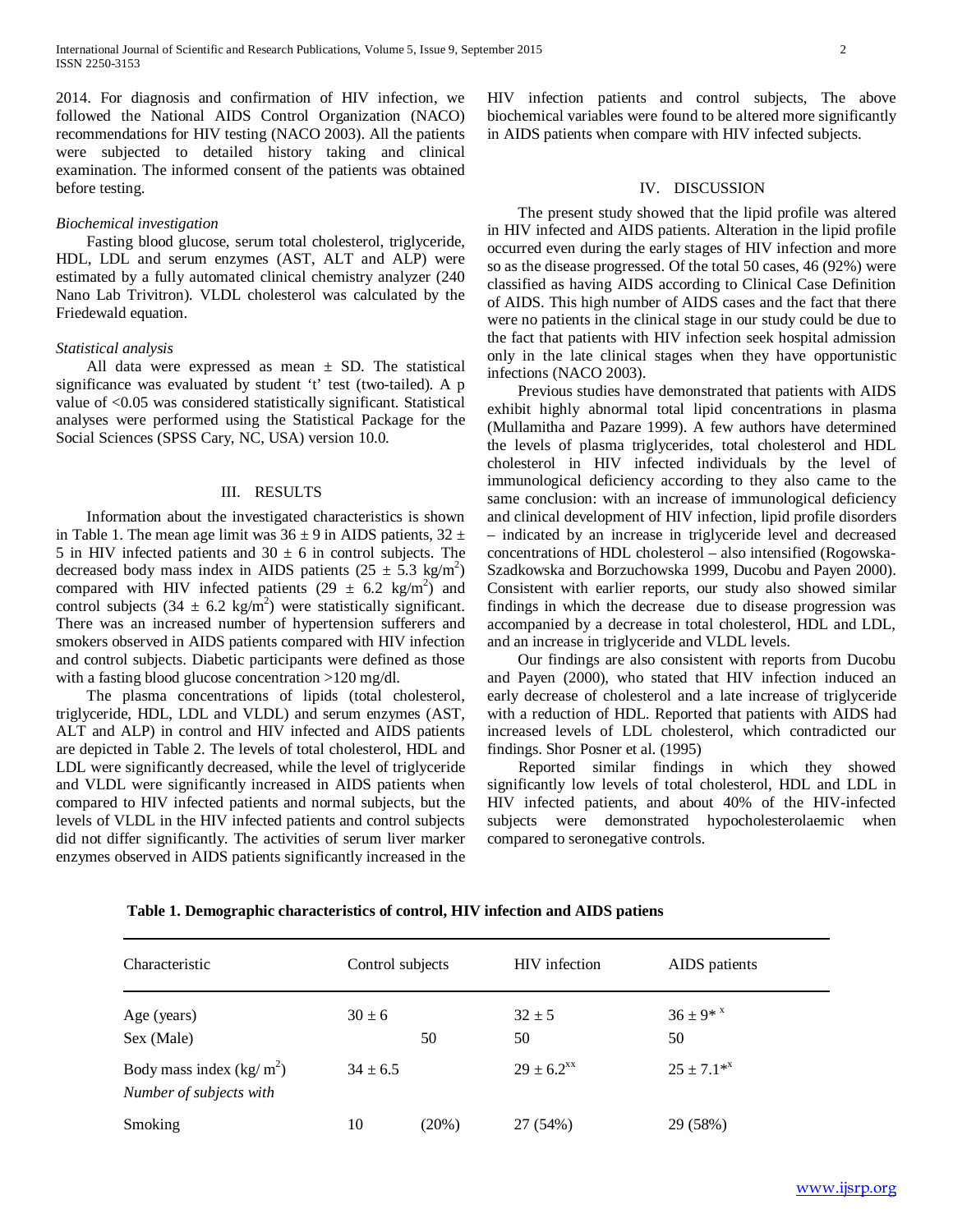International Journal of Scientific and Research Publications, Volume 5, Issue 9, September 2015 3 ISSN 2250-3153

| Hypertension      | $(8\%)$                  | 25 (56%) | 43 (86%) |
|-------------------|--------------------------|----------|----------|
| diabetes mellitus | $\overline{\phantom{a}}$ | 8(16%)   | 12(24%)  |

Values are given as mean  $\pm$  S.D. from 50 patients

\*AIDS patients statistically significant as compared with control subjects xx HIV infection statistically significant as compared with control subjects <sup>x</sup> AIDS patients statistically significant as compared with HIV infection

| Table 2. Changes in the level of total cholesterol, triglyceride, HDL, LDL, VLDL and serum enzymes in control, HIV infection |  |
|------------------------------------------------------------------------------------------------------------------------------|--|
| and AIDS patiens                                                                                                             |  |

| Characteristic            | Control subjects |        | <b>HIV</b> infection         | AIDS patients      |            |
|---------------------------|------------------|--------|------------------------------|--------------------|------------|
| Total cholesterol (mg/dl) | 148              | ± 23.4 | $136 \pm 25.0$ <sup>xx</sup> | 120                | $± 27.6**$ |
| Triglyceride (mg/dl)      | 115              | ± 24.6 | $201 \pm 20.0$ <sup>xx</sup> | 392                | $± 35.6**$ |
| $HDL$ (mg/dl)             | 56               | ± 7.2  | $43 \pm 5.8$ <sup>xx</sup>   | 20                 | $± 9.6**$  |
| $LDL$ (mg/dl)             | $62 \pm 17.2$    |        | $53 \pm 15.3$ <sup>xx</sup>  | $45 \pm 21.6^{*x}$ |            |
| $VLDL$ (mg/dl)            | $23 \pm 17$      |        | $20 \pm 13.0$ <sup>NS</sup>  | $78 \pm 15^{*x}$   |            |
| AST (IU/l)                | 20               | ± 9.3  | $39 \pm 10.0^{xx}$           | $80 \pm 28.6^{*x}$ |            |
| ALT (IU/l)                | 17               | ± 9.6  | $73 \pm 13.2$ <sup>xx</sup>  | 175                | $± 22.6**$ |
| ALP (IU/l)                | $75 \pm 22.8$    |        | $180 \pm 20.4$ <sup>xx</sup> | 216                | $± 28.6**$ |
|                           |                  |        |                              |                    |            |

Symbols as in Table 1

 This low level of total cholesterol, HDL and LDL was reported to be associated with elevated levels of β-2 microglobulin. Low cholesterol levels are prevalent even during the early stages of HIV and associated with a specific alteration in immune function. Kereveur et al . (1996) stated that hypocholesterolaemia observed in the early and hypertriglyceridaemia in the later stage of the infection are due to cytokine effects on different enzymes of lipid metabolism.

 Grunfeld etal. (1991) has reported that HIV/AIDS is characterized by a high prevalence of hypertriglyceridaemia and hypocholesterolaemia, and also an elevated level of cytokines. They observed that decreased cholesterol and cholesterol containing lipoproteins in both AIDS and HIV infection precede the appearance of hypertriglyceridaemia. Increased TG levels in AIDS were primarily due to an increase in VLDLThey also raised the possibility that with the development of AIDS, subsequent increase in IFN may have contributed to an increase in plasma triglyceride levels by decreasing the clearance of TG. The increase of triglyceride catabolism in relation to a reduction of lipoprotein lipase activity was responsible for these lipid changes. Many cytokines such as IFN, IL and TNF probably play a pathogenic role in the dyslipedaemia of HIV (Rogowska-Szadkowska and Borzuchowska 1999). Hence, it may be

suggested that the lipid profile can be a good index of disease progression in HIV infection and AIDS patients.

 In this study, we noticed a significant increase in serum liver marker enzymes (ALT, AST and ALP) in HIV/AIDS patients compared with the control group. Our results are also consistent with the earlier findings of Wildup etal. (1993) who recorded a significant increase in the activities of the three aforementioned enzymes investigated. It is of interest to note that HIV has been detected in the liver cells with noticeable pathogenesis of the affected cells in infected individuals and since HIV infection and AIDS patients tend to suffer more chronic, unrelenting forms of many secondary diseases, it is therefore likely that the liver too will be affected and that subsequently changes will occur in the activities of the liver enzymes in HIV infection and AIDS patients. HIV attack host cells and take over the control of the infected cells leading to eventual death of the cells and subsequently the release of cellular contents into the surrounding medium of which enzymes constitute 20%. This may be responsible for the increase in the level of liver enzymes in infected liver cells. Changes in the three mentioned liver enzymes should not be surprising since it is likely that an intact immune response to viral replications is necessary to produce the hepatocellular necrosis and inflammation seen in active hepatitis due to HIV infection and AIDS.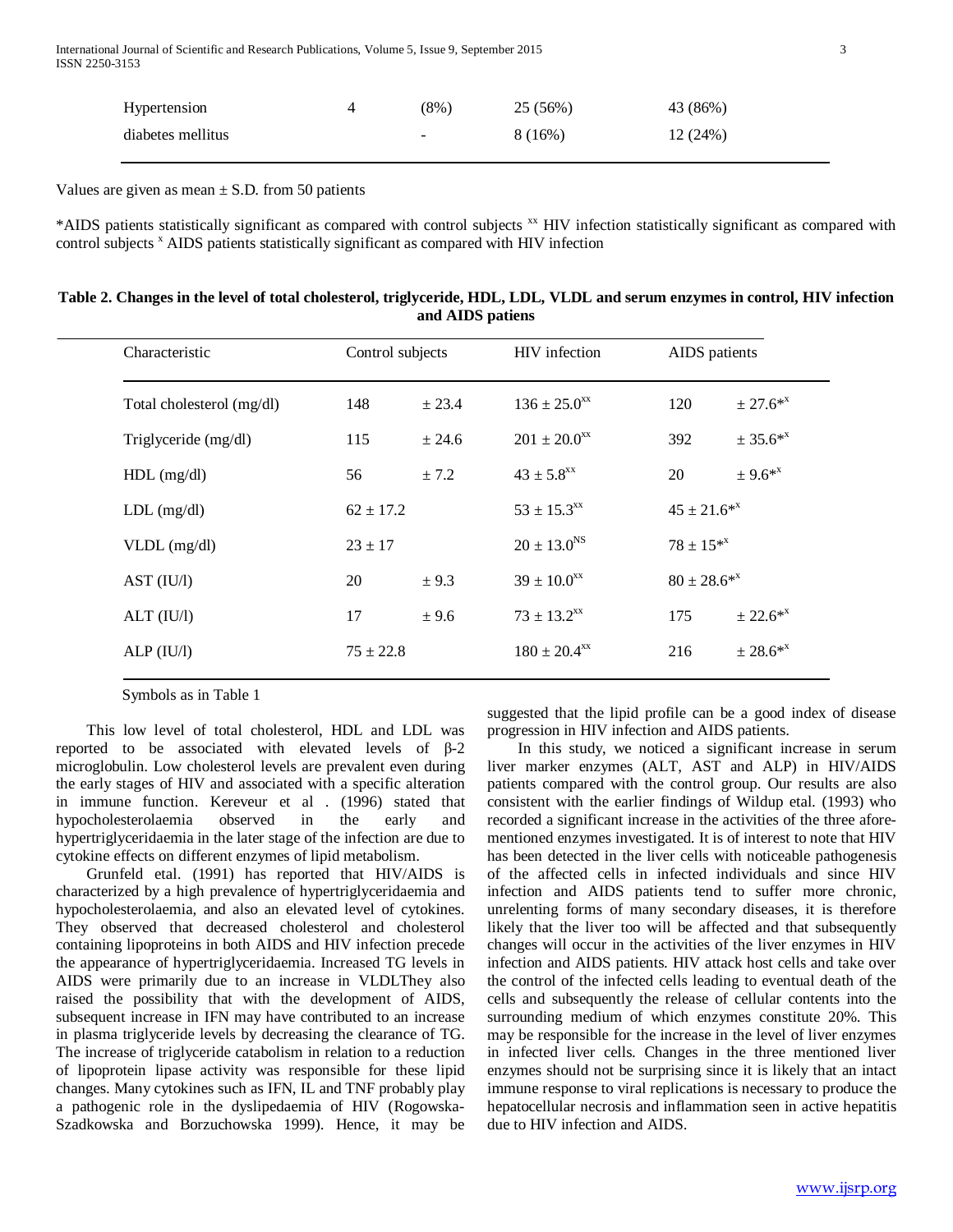Other causes of increased serum enzymes include: hepatitis due to hepatitis B virus, HCV, drug toxicity, extra-hepatic cholestasis, cirrhosis, hepatobiliary disease, genetic abnormalities with increased production of enzymes, enzyme induction and proliferation of enzyme producing cells, for example, in cancer patients, but these conditions were not exhibited in the patients examined. It is possible nonetheless, that these other conditions could be secondary to HIV infection and thus contribute to an increase in the activities of the liver enzymes examined perhaps to different degrees (Oguntibeju and Banjoko 2003). A detailed analysis, which could include differential enzyme studies, could clarify other sources of ALT, AST and ALP increase in serum. From these findings it therefore becomes necessary to estimate serum levels of ALT, AST and ALP, other liver enzymes and isoenzymes in HIV and AIDS patients to be able to at least monitor prognosis and progressive involvement of the liver cells. This would require continuous monitoring of the patient. In such a case, a sharp increase from the steady state concentrations in a particular patient may be an indication of early or late involvement of the liver cells either mildly or severely in the absence of other known causes. It is likely that the changes in biochemical parameters induced by HIV infection will have biological and possibly pathological importance in the development of AIDS and related complications. It is also recommended that the results obtained in this study be used as baseline in the pre-intervention and subsequent management of HIV infection and AIDS patients.

#### **REFERENCES**

- [1] Anastos K, Lu D, Shi Q, Tien PC, Kaplan RC, Hessol NA, Cole S, Vigen C, Cohen M, Young M, Justman J: Association of serum lipid levels with HIV serostatus, specific antiretroviral agents, and treatment regimens. J. Acquir. Immune. Defic. Syndr. 1:34–42, 2007.
- [2] Cooper DA, Gold J, MacLean P: Acute AIDS retrovirus infection: definition of a clinical illness associated with sera conversion. Lancet 11:1376–1377, 1984.
- [3] Coyle TE: Management of the HIV-infected patient Part II. Med. Clin. North. Am. 81:449–470, 1997.
- [4] Crook MA, Mir N: Abnormal lipids and the acquired immuno deficient syndrome is there a problem and what should we do about it. Int. J. STD AIDS. 10:353–356, 1999.
- [5] Dalgleish AG, Beverly PCL, Clapham PR: The CD4 (CT4) antigen is an essential component of the receptor for the AIDS retrovirus. Nature 312:763–767, 1984.
- [6] Ducobu J, Payen MC: Lipids and AIDS. Rev. Med. Brux. 21:11–17, 2000.
- [7] Grunfeld C, Kotler DP, Shingenaga JK, Doerrler W, Tierney A, Wang J, Pierson RN Jr, Feingold KR: Circulating Interferon-alpha levels and hyper triglyceridaemia in the acquired immunodeficiency syndrome. Am. J. Med. 90:154–62, 1991.
- [8] Grunfeld C, Pang M, Doerrier W, Shigenaga JK, Jensen P, Feingold KR: Lipids, lipoproteins, triglyceride clearance & cytokines in human immunodeficiency virus infection and the acquired immunodeficiency syndrome. J. Clin. Endocrinol. Metab. 74:1045–1052, 1992.
- [9] Harbol AW, Liesveld JL, Simpson-Haidaris PJ, Abboud CN: Mechanisms of cytopenia in human immunodeficiency virus infection. Blood Rev. 8: 241–250, 1994.
- [10] Hazeberg MD, Hamann D, Schuitemaker H Miedema FT: Cell depletion in HIV-1 infection: how CD4+ T cells go out of stock. Nat. Immunol. 1:285–289, 2000.
- [11] Jaworowski A, Crowe SM: Does HIV causes depletion of CD4+ T cells in vivo by the induction of apoptosis. Immunol. Cell Biol. 77:90–98, 1999.
- [12] Karpatkin S: Immunologic thrombocytopenic purpura in patients at risk for AIDS. Blood Rev. 1:119–125, 1987.
- [13] Kereveur A, Cambillau M, Kazatchkine M, Moatti N: Lipoprotein anomalies in HIV infection. Ann. Med. Interne (Paris). 147:333–343, 1996.
- [14] Khiangte L, Vidyabati R K, Singh M K, Bilasini Devi S, Rajen Singh T, Gyaneshwar Singh W: Study of serum lipid profile in human immunodeficiency virus (HIV) infected patients. JIACM. 8:307–311, 2007.
- [15] McCune JM, Hanley MB, Cesar D, Halvorsen R, Schmidt D, Wieder E, Deeks S, Siler S, Neese R, Hellerstein M: Factors influencing T-cell turnover in HIV-1 sero positive patients. J. Clin. Invest. 105: 565–566, 2000.
- [16] Montagnier L, Chermann JC, Berre-Sinoussi F, Chamaret S, Gruest J, Nugeyre MT, Rey F, Dauguet C, Axler-Blin C, Vezinet-Brun F, Rouzioux C, Saimot AG et al.: A new human T-lymphotropic retrovirus: characterization and possible role in lymphadenopathy and acquired immune deficiency syndromes. In Gallo RC, Essex ME, Gross L (eds): Human T-cell Leukemia Lymphoma Viruses. Cold Spring Harbor Laboratory, New York 1984, pp. 363–379.
- [17] Mullamitha SA, Pazare AR: Study of lipid profiles in HIV infection. JAPI 47:622–624, 1999.
- [18] National AIDS Control Organization (NACO), Ministry of Health and Family Welfare: Natural History and Clinical Manifestation of HIV/AIDS. Specialist Training and Reference Module, Government of India, New Delhi 2003, pp. 5–8.
- [19] Oguntibeju O, Banjoko O: A study on the activities of liver enzymes in HIV/AIDS patients. J. Med. Sci. 3:106–109, 2003.
- [20] Rasool ST, Tang H, Wu J, Li W, Mukhtar MM, Zhang J, Mu Y, Xing HX, Wu J, Zhu Y: Increased level of IL-32 during human immunodeficiency virus infection suppresses HIV replication. Immunol. Lett. 117:161–167, 2008.
- [21] Rogowska-Szadkowska D, Borzuchowska A: The levels of triglycerides, total cholesterol and HDL cholesterol in various stages of human immunodeficiency virus (HIV) infection. Pol. Arch. Med. Wewn. 101:145– 150, 1999.
- [22] Shor Posner G, Basit A, Lu Y, Cabrejos C, Chang J, Fletcher M, Mantero Atienza E, Baum MK : Hypocholesterolaemia is associated with immune dysfunction in early human immunodeficiency virus-1 infection. Am. J. Med. 98:518–520, 1995.
- [23] Smith KY, Valdez H, Landay A, Sprizler J, Kessler HA, Connick E, Kuritzkes D, Gross B, Francis I, McCune JM, Lederman MM: Thymic size and lymphocyte restoration in patients with human immunodeficiency virus infection after 48 weeks of zidovudine, lamivudine, and ritonavir therapy. J. Infect. Dis. 181:141–147, 2000.
- [24] Sullivan PS, Hanson DL, Chu SY, Jones JL, Ward JW: The adult/adolescent spectrum of disease group epidemiology of anemia in human immunodeficiency virus (HIV)-infected persons: results from the multi state adult and adolescent spectrum of HIV disease surveillance project. Blood 91:301–308, 1998.
- [25] Tietz NW, Rinker A, Richard AD: The measurement of alkaline phosphatase in analytical concepts in enzymology. Vollrhr. Smrtisn. Pathologist:195–203, 1983.
- [26] UNAIDS Report on the Global AIDS Epidemic. UNAIDS 10th Anniversary Special Edition, Geneva 2006.
- [27] Volberding P: HIV infection as a disease: the medical indications for early diagnosis. J. Acquir. Immune Defic. Syndr. 2:421–425, 1989.
- [28] Walsh CM, Nardi MA, Karpatkin S: On the mechanism of thrombocytopenic purpura in sexually active homosexual men. N. Engl. J. Med. 17:311–635, 1984.
- [29] Wild CP, Fortuin M, Donato F, Whittle HC, Hall AJ, Roland Wolf C, Montesano R: Aflatoxin, liver enzymes, and hepatitis B virus infection in Gambian children Cancer Epidemiol. Biomarkers Prev. 2: 555–561, 1993.

#### **AUTHORS**

**First Author** –Mahendra R. Pakhale, M.Sc.Medical Biochemistry, Assit. Professor & Lab Incharge , Dept. Of Biochemistry, S.V.N.Govt. Medical College,Yavatmal (MS), Mobile No-8983813183, E-mail-mahe1426@yahoo.co.in **Second Author** – Dr. Trupti Ramteke, MD-Biochemistry